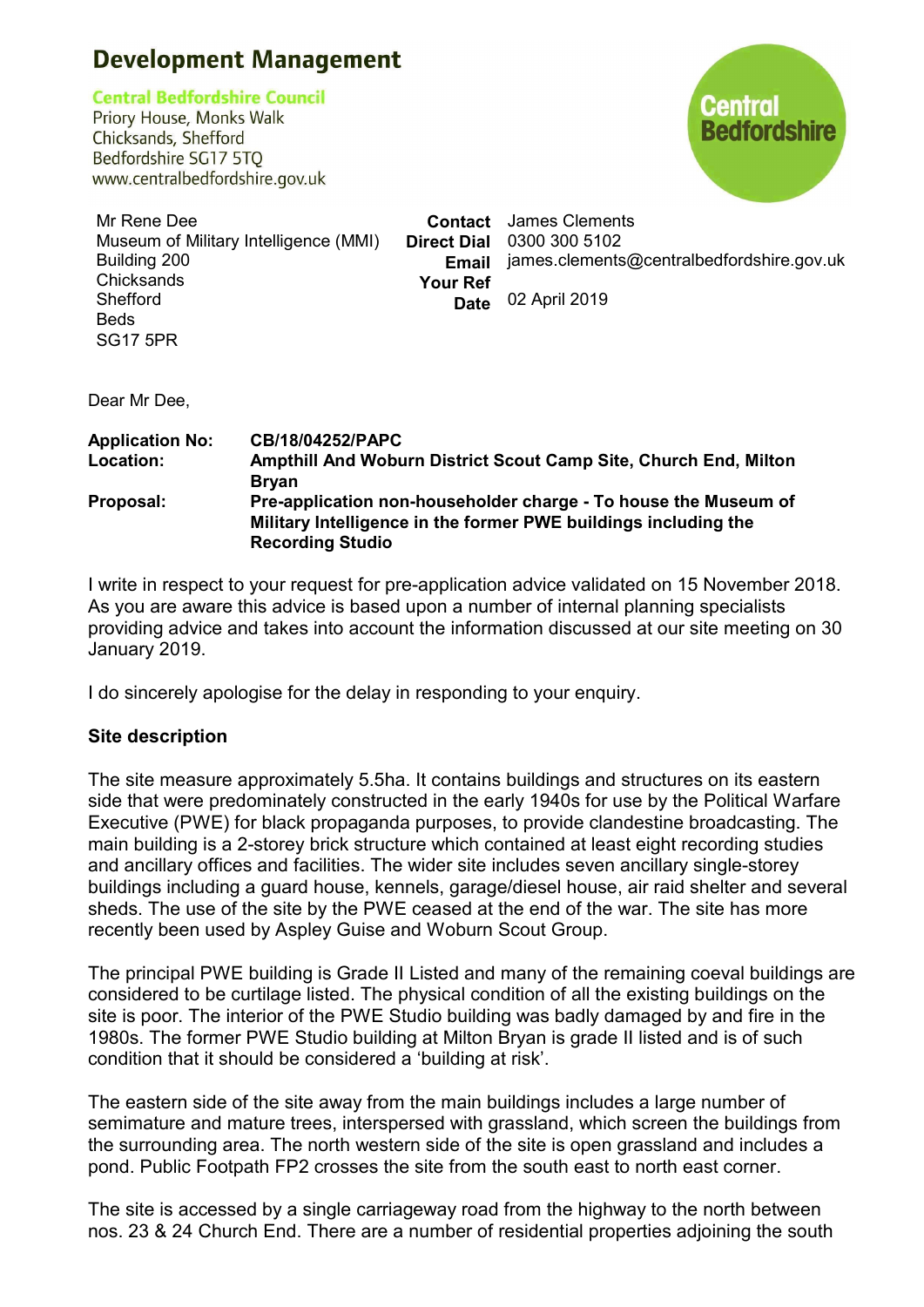east boundary. The rest of the site has common boundaries with agricultural land.

The site is within the South Bedfordshire Green Belt and Milton Bryan Conservation Area.

The site is also within the Bedfordshire Greensand Ridge National Landscape Character Area.

# **Proposed development**

Pre-application advice is sought to re-use the existing listed structures for use as an expanded and enhanced Museum of Military Intelligence (MMI), to be relocated from its present site at Chicksands, Bedfordshire. The main element of the proposal is to repair, conserve and remodel the main PWE Studio building in order to create the new museum. There would be some limited works to secondary buildings set within the PWE compound.

The proposal includes:

- Reception and Welcome Area
- Exhibition/Interpretative Galleries, approx, 500 sq.m.
- Education Suite, approx. 75 sq.m. including storage and safe guarded WC.
- · Small 'Public' Archive Room (with digital access to the 'mother archive' at Chicksands)
- · Retail Shop Area
- · Café and Kitchen, catering for approx. 60 covers
- Volunteer Room(s)
- · Community/Multifunctional Room
- · Administrative/Office Suite
- · WCs, Storage, Plant Rooms and other ancillary facilities.
- Vehicle Parking for approx. 75-90 cars and 3 coaches, including disabled and staff provision

Externally it is proposed to restore the main building to its 1942 external appearance, including substantial conservation repairs to its damaged brickwork and fenestration, the rebuilding of its missing brick balustrades, and the reinstatement of the prominent multipaned glazed aperture lighting the main staircase in the tower. A new single-storey west wing is proposed to mirror that of the east wing. A new glazed extension is proposed on the upper roof, behind the projecting tower.

The remainder of the site will continue to serve as associated land, which would be used for the promotion of external displays and activities as well as hosting special events. The public right of way, following the 1942 sentry path which runs through the site will be maintained, with the intention that the grounds will remain open to the local public for general amenity use.

Internally the building will be repaired and converted to provide all the principal facilities of the Museum offering. The existing internal fabric will be retained and conserved wherever practical so that the cellular layout of the interior is maintained. Where it is proposed to remove partitions a full archaeological record will be undertaken.

The main entrance to the museum will be the existing/original main doors in the centre of the south elevation.

The groundfloor would include the café, associated kitchen and toilets, retail shop and education suite, with the remainder largely devoted to exhibition and interpretation space.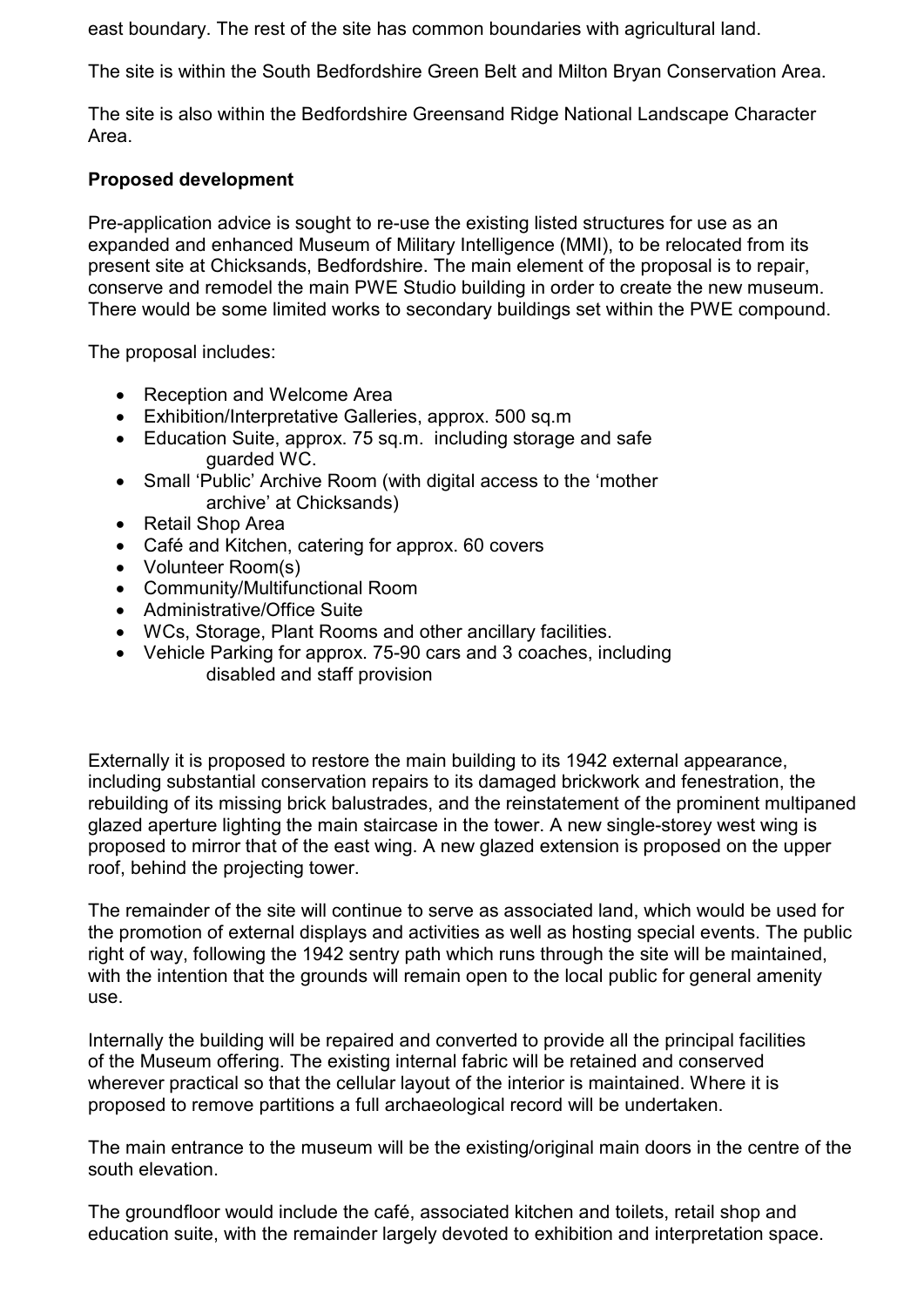The entire first floor is dedicated to exhibition and interpretation space. A new lift or an industrial stair would access the second floor level at the top of the tower, which would house an interactive recording studio.

Two possible new access points are proposed to be taken from the highway to the south west of the site adjacent to and to the west of the T-junction with the road to South End.

It is understood that the current users of the site, the Ampthill And Woburn District Scouts, would be relocated to a new site.

# **National Planning Policy & Development Plan**

# **National Planning Policy Framework (2018):**

- 5. Delivering a sufficient supply of homes
- 9. Promoting sustainable transport
- 11. Making effective use of land
- 12. Achieving well-designed places
- 13. Protecting Green Belt Land
- 14. Meeting the challenge of climate change, flooding and coastal change
- 15. Conserving and enhancing the natural environment
- 16. Conserving and enhancing the historic environment

# **Core Strategy and Development Management Policies (North) - 2009**

The development plan for the north part of the authority area comprises the Central Bedfordshire Core Strategy and Development Management Policies and Site Allocations DPD adopted in 2009 (" the Core Strategy") and the saved polices of the Mid Bedfordshire Local Plan 2005 ("the MBLP"). Relevant policies are listed below.

CS1 Development Strategy

CS5 Providing Homes

CS13 Climate Change

CS14 High Quality Development

CS15 Heritage

CS16 Landscape & Woodland

CS18 Biodiversity & Geological Conservation

DM1 Renewable Energy

DM2 Sustainable Construction of New Buildings

DM3 High Quality Development

DM4 Development Within & Beyond Settlement Envelopes

DM10 Housing Mix

DM13 Heritage in Development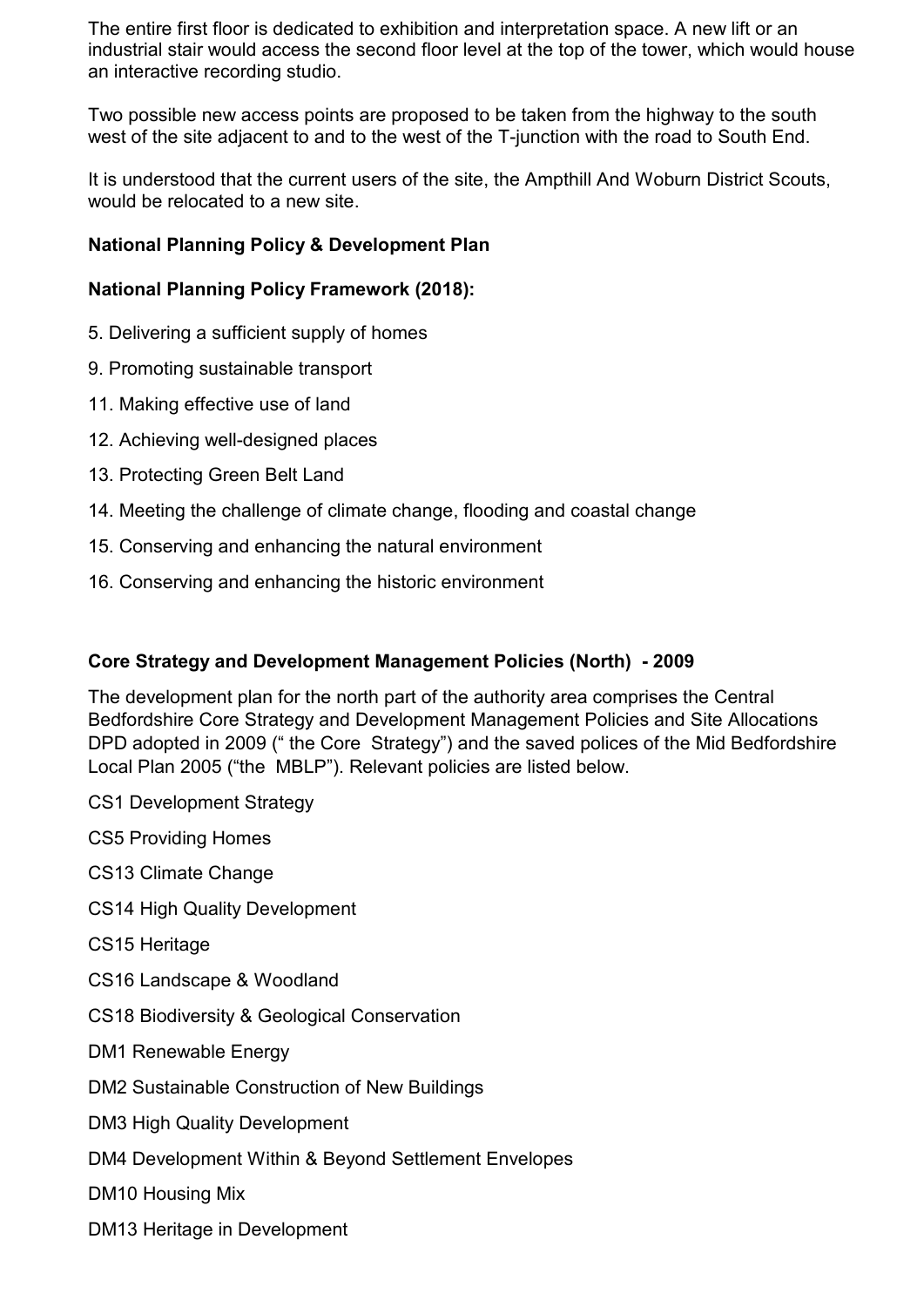DM15 Biodiversity

# **Central Bedfordshire Local Plan - Emerging**

At present, there is no adopted Local Plan for the whole of Central Bedfordshire. The Regulation 18 Consultation for the new Local Plan for Central Bedfordshire was published on 4 July 2017. A Pre-submission Version (Regulation 19) of the Local Plan for Central

Bedfordshire was published in January 2018 and on 30th April 2018 a submission version was submitted to the Planning Inspectorate. However, given its stage of preparation only limited weight can be given to the policies in this document.

Reference should be made to the Central Bedfordshire Submission Local Plan which should be given limited weight having regard to the above. The following policies are relevant to the consideration of this application:

- SP2: Sustainable Development
- SP4: Development in the Green Belt
- SP7: Development within Settlement Envelopes
- H1: Housing Mix
- H2: Housing Standards
- T2: Highway Safety & Design
- T3: Parking
- EE2: Biodiversity
- EE4: Trees, woodlands and hedgerows
- EE8 : Greensand Ridge Nature Improvement Area
- EE12 : Public Rights of Way
- CC5: Sustainable Drainage
- HQ1: High Quality Development
- HE1: Archaeology and Scheduled Monuments
- HE3: Built Heritage
- DC1: Re-use of Buildings in the Countryside

# **Supplementary guidance**

A Site Allocations DPD was adopted in 2011 and also comprises part of the development plan. In addition, the Council has adopted the following supplementary planning documents:

-Central Bedfordshire Design Guide - March 2014

-Sustainable Drainage Guidance SPD (2014 – update 2015)

- Landscape Character Assessment (2015)
- -Milton Bryan Conservation Area (2006)

# **Principle of development**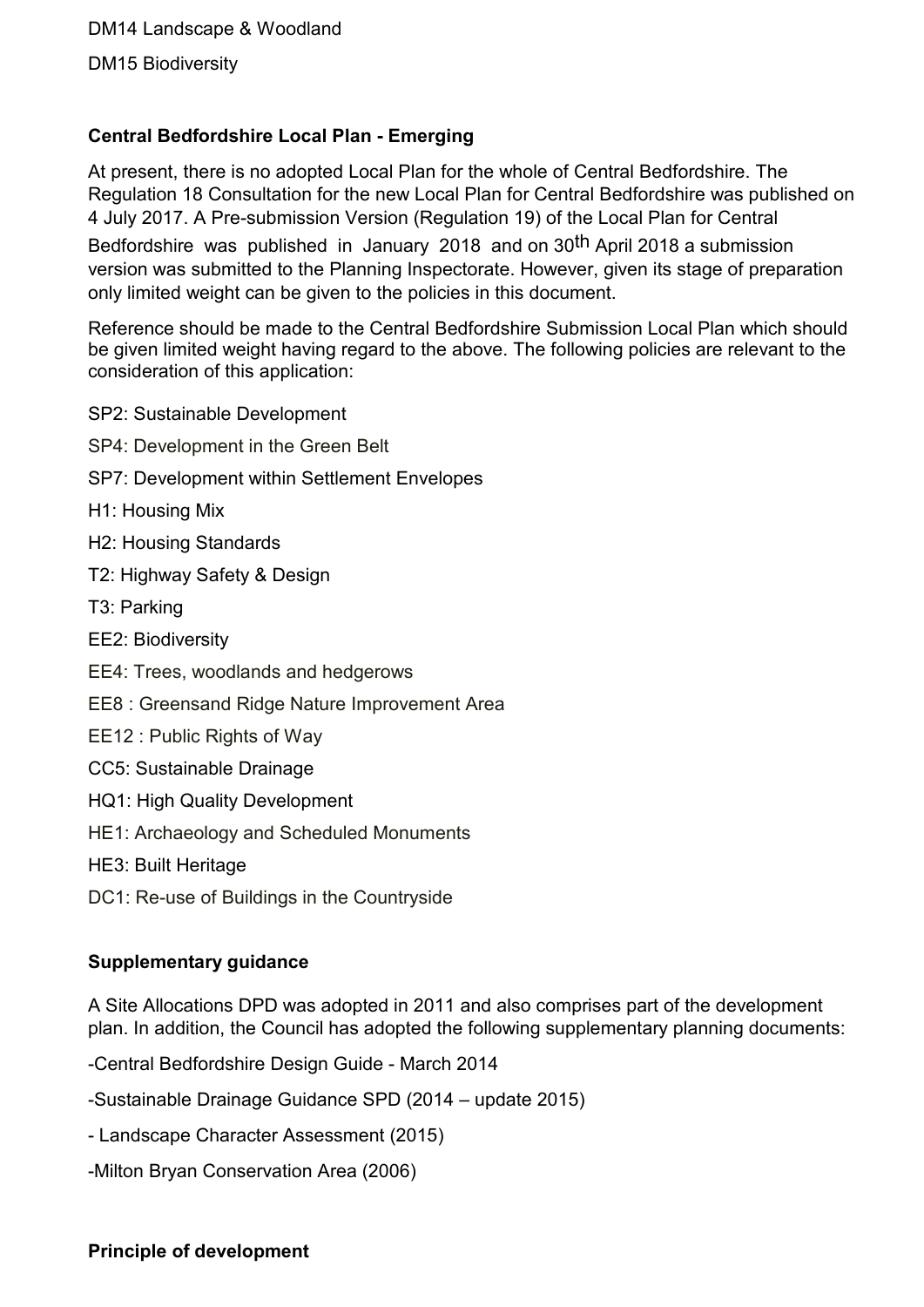Sections 38(6) of the Planning and Compulsory Purchase Act 2004 and section 70(2) of the Town and Country Planning Act 1990 require the Council to determine any application in accordance with the statutory development plan unless material considerations indicate otherwise**.**

The site is within the countryside outside of a defined settlement envelope. Policy DM4 is the relevant adopted Core Strategy but this policy appears unduly restrictive with regards to rural business development, and as such is not fully consistent with the NPPF.

It is necessary therefore to assess the principle of development in relation to guidance contained within the Framework.

At paragraph 83 (Chapter 6 - Supporting a prosperous rural economy) the Framework states that planning policies and decisions should enable: (a) the sustainable growth and expansion of all types of business in rural areas, both through conversion of existing buildings and well-designed new buildings; and (c) sustainable rural tourism and leisure developments which respect the character of the countryside.

It is considered that the proposed museum use could be regarded as a 'business' for the purposes of Chapter 6.

Paragraph 84 goes on to state, 'decisions should recognise that sites to meet local business and community needs in rural areas may have to be found adjacent to or beyond existing settlements, and in locations that are not well served by public transport. In these circumstances it will be important to ensure that development is sensitive to its surroundings, does not have an unacceptable impact on local roads and exploits any opportunities to make a location more sustainable (for example by improving the scope for access on foot, by cycling or by public transport). The use of previously developed land, and sites that are physically well-related to existing settlements, should be encouraged where suitable opportunities exist.'

The site is also washed over by the South Bedfordshire Green Belt, where restrictive planning policies apply. However, this is not considered to be an overriding factor. Paragraph 146 of the NPPF states that certain forms of development are not inappropriate in the Green Belt provided they preserve its openness and do not conflict with the purposes of including land within it. These include the re-use of buildings provided that the buildings are of permanent and substantial construction and material changes in the use of land such as changes of use for outdoor sport or recreation. Whilst the proposal does include some new build elements e.g. west wing, this is very modest, rebuilding a previously demolished element, which it is considered would not harm the openness of the Green Belt.

The proposed car park would be intrinsically linked to the museum use but is usually regarded as being inappropriate development within the Green Belt. As part of an application 'very special circumstances' would need to be provided to justify this element. This matter is unlikely to be an overriding factor in the determination of the scheme.

Broadly speaking, notwithstanding the car park/Green Belt matter, the proposed development is considered to be acceptable in principle subject to compliance with relevant policies listed above and any other material considerations.

### **Design and conservation**

Design is at the heart of the planning system. The NPPF states that, 'The creation of high quality buildings and places is fundamental to what the planning and development process should achieve. Good design is a key aspect of sustainable development, creates better places in which to live and work'. The NPPF requires that developments are visually attractive as a result of good architecture, layout and appropriate and effective landscaping;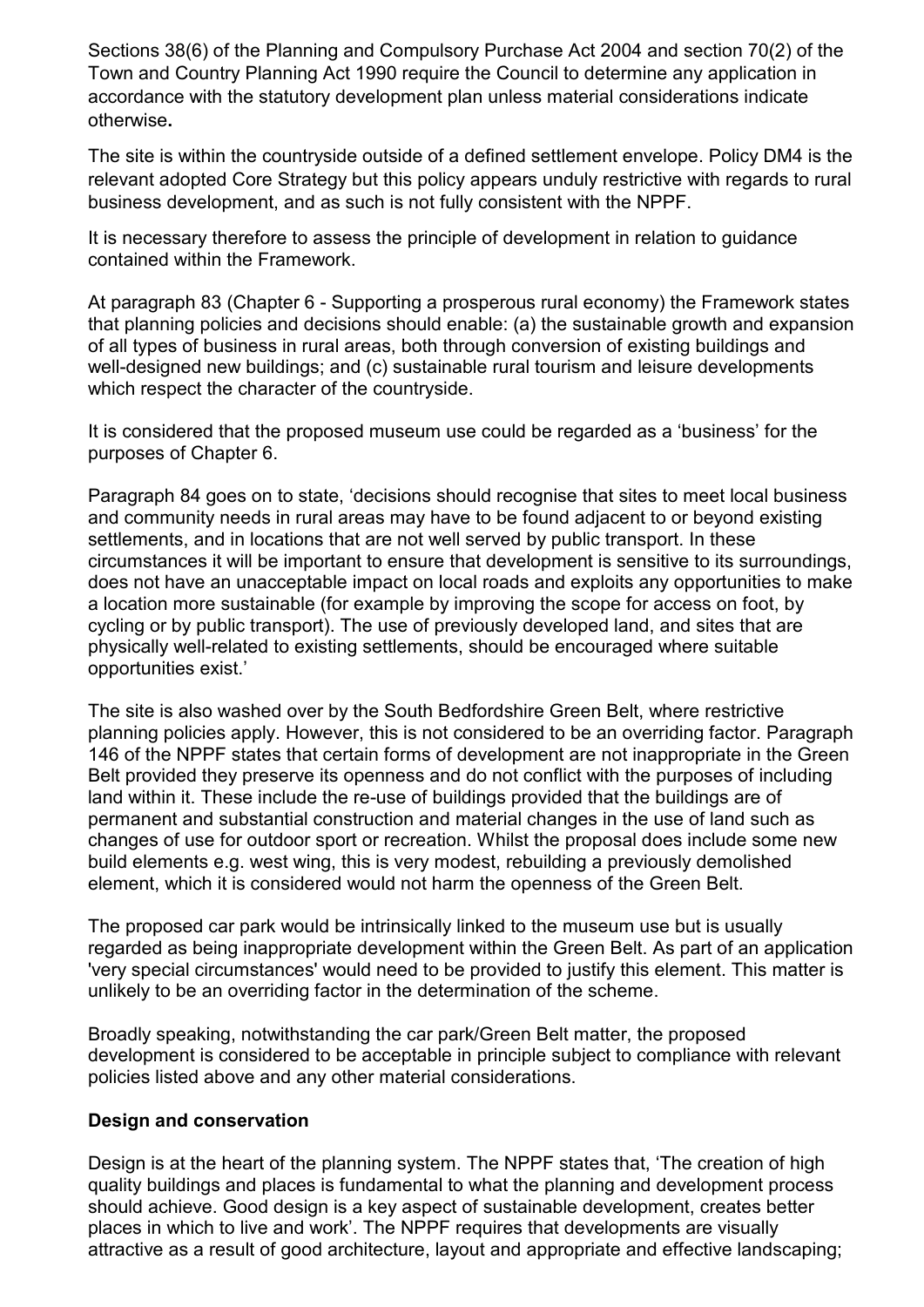are sympathetic to local character and history including the surrounding built environment and landscape setting, while not preventing or discouraging appropriate innovation or change.

Central Bedfordshire Council's Design Guide sets out the key principles and standards to ensure the delivery of high quality design in Central Bedfordshire. All proposals must take account of its guidance. Details can be found at the following link:

## http://www.centralbedfordshire.gov.uk/planning/design/info.aspx

The site is within the Milton Bryan Conservation Area. The Milton Bryan Conservation Area Appraisal (2006) make reference to the historic interest of the PWE building. Conservation Areas are areas of special architectural or historic interest the character or appearance of which it is desirable to preserve or enhance. Section 72 of the Planning (Listed Buildings and Conservation Areas) Act 1990 requires that when assessing planning application within Conservation Areas special attention shall be paid to the desirability of preserving or enhancing the character or appearance of that area.

Section 16 and 66 of the Planning (Listed Buildings and Conservation Areas) Act 1990 (LBCA) require that in considering listed building consent applications or planning applications which affect a listed building or its setting, the local planning authority shall have special regard to the desirability of preserving the building or its setting or any features of special architectural or historic interest which it possesses.

Para. 189 of the NPPF states that, 'In determining applications, local planning authorities should require an applicant to describe the significance of any heritage assets affected, including any contribution made by their setting. The level of detail should be proportionate to the assets' importance and no more than is sufficient to understand the potential impact of the proposal on their significance. As a minimum the relevant historic environment record should have been consulted and the heritage assets assessed using appropriate expertise where necessary'.

Para. 193 states that, 'when considering the impact of a proposed development on the significance of a designated heritage asset, great weight should be given to the asset's conservation (and the more important the asset, the greater the weight should be). This is irrespective of whether any potential harm amounts to substantial harm, total loss or less than substantial harm to its significance'.

Para. 196 states, 'that where a development proposal will lead to less than substantial harm to the significance of a designated heritage asset, this harm should be weighed against the public benefits of the proposal including, where appropriate, securing its optimum viable use.

Para. 200 states that, 'Local planning authorities should look for opportunities for new development within Conservation Areas and World Heritage Sites, and within the setting of heritage assets, to enhance or better reveal their significance. Proposals that preserve those elements of the setting that make a positive contribution to the asset (or which better reveal its significance) should be treated favourably.'

The list description is extensive and with regards to its historic significance makes the following summary:

Nazi Germany. The building's plan form and surviving detail directly illustrates its function and historical associations.

<sup>∗</sup> Historical interest: The PWE was part of Britain's secret war against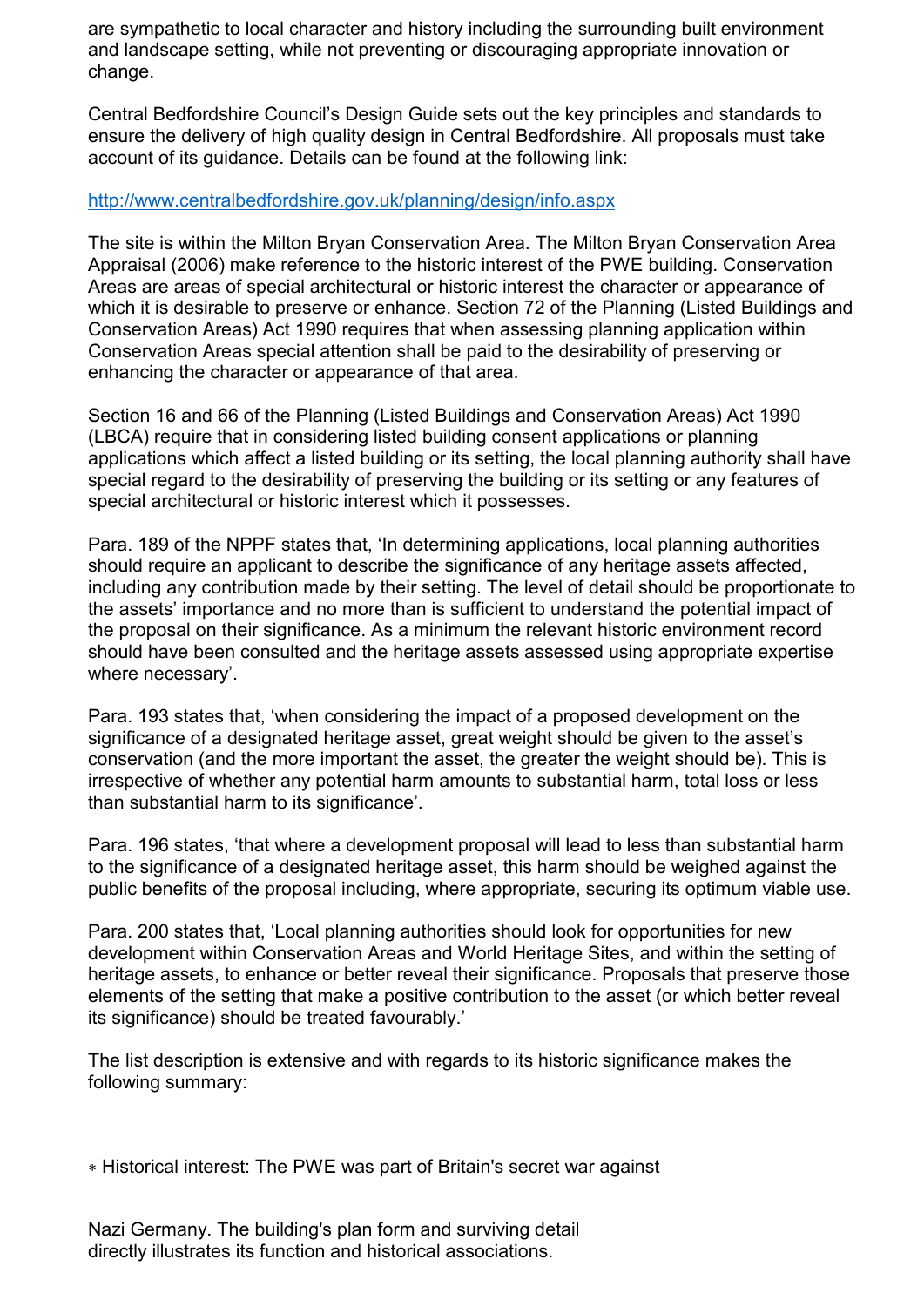∗ Intactness: The structure, fabric and plan of the building survives

largely intact, including recording studio. Some internal fixtures and detail also remain in place.

∗ Rarity: The building is unique, the only studio purpose built to

broadcast programmes to Germany as part of the 'Black propaganda' campaign devised by Sefton Delmer.

∗ Architectural interest: The building is deliberately unexceptional for

the period, but its design is thoughtful and its proportions well considered.

\*Historical association: The studio building has a historical association with the Grade II listed blocks and huts at Bletchley Park, Milton Keynes, eight miles to the west of Milton Bryan, and with another PWE structure, Building No. 3, 'The Cinema', at Crowborough, Sussex, listed at Grade II.

The proposed layout and elevation plans are shown below.

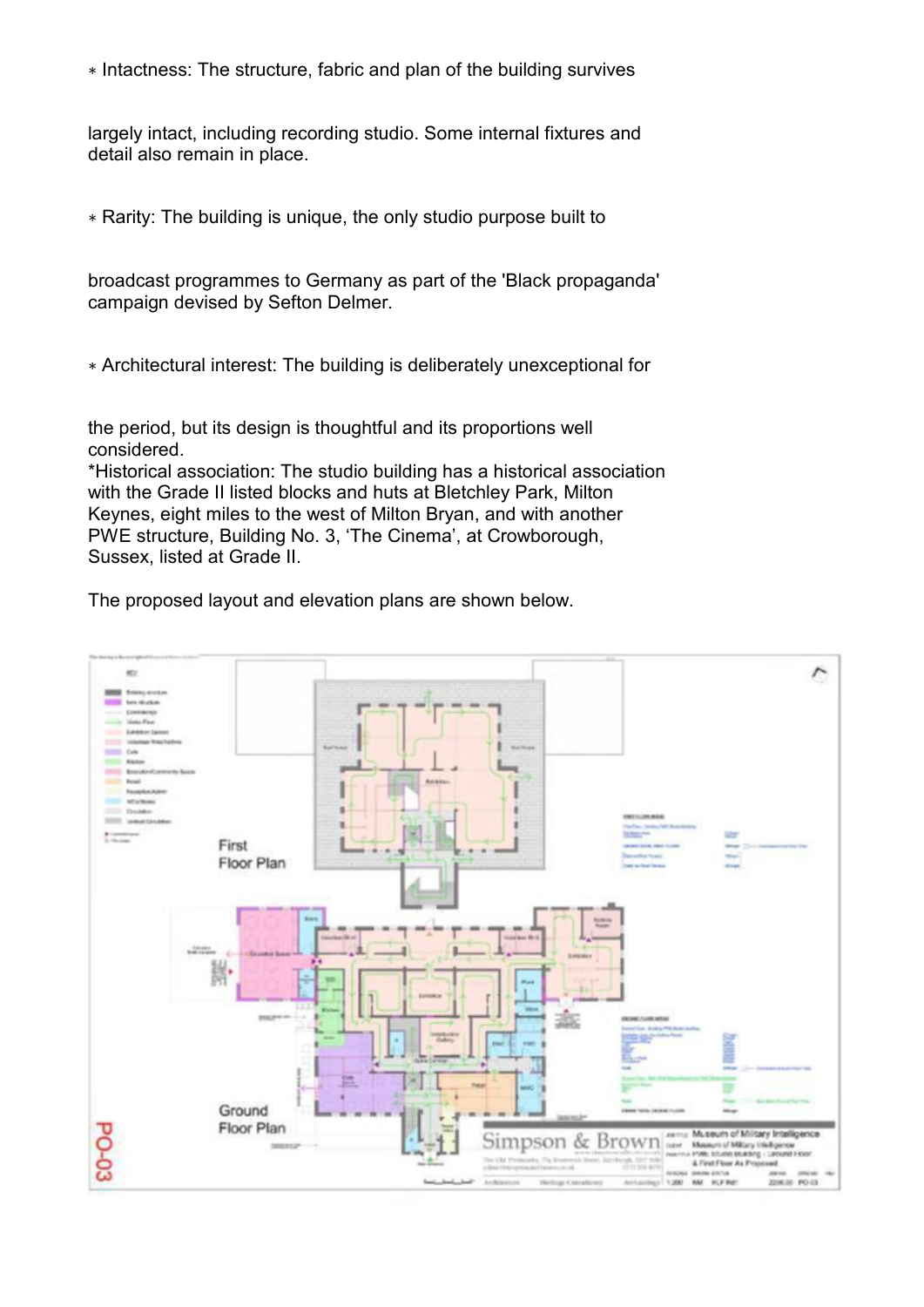

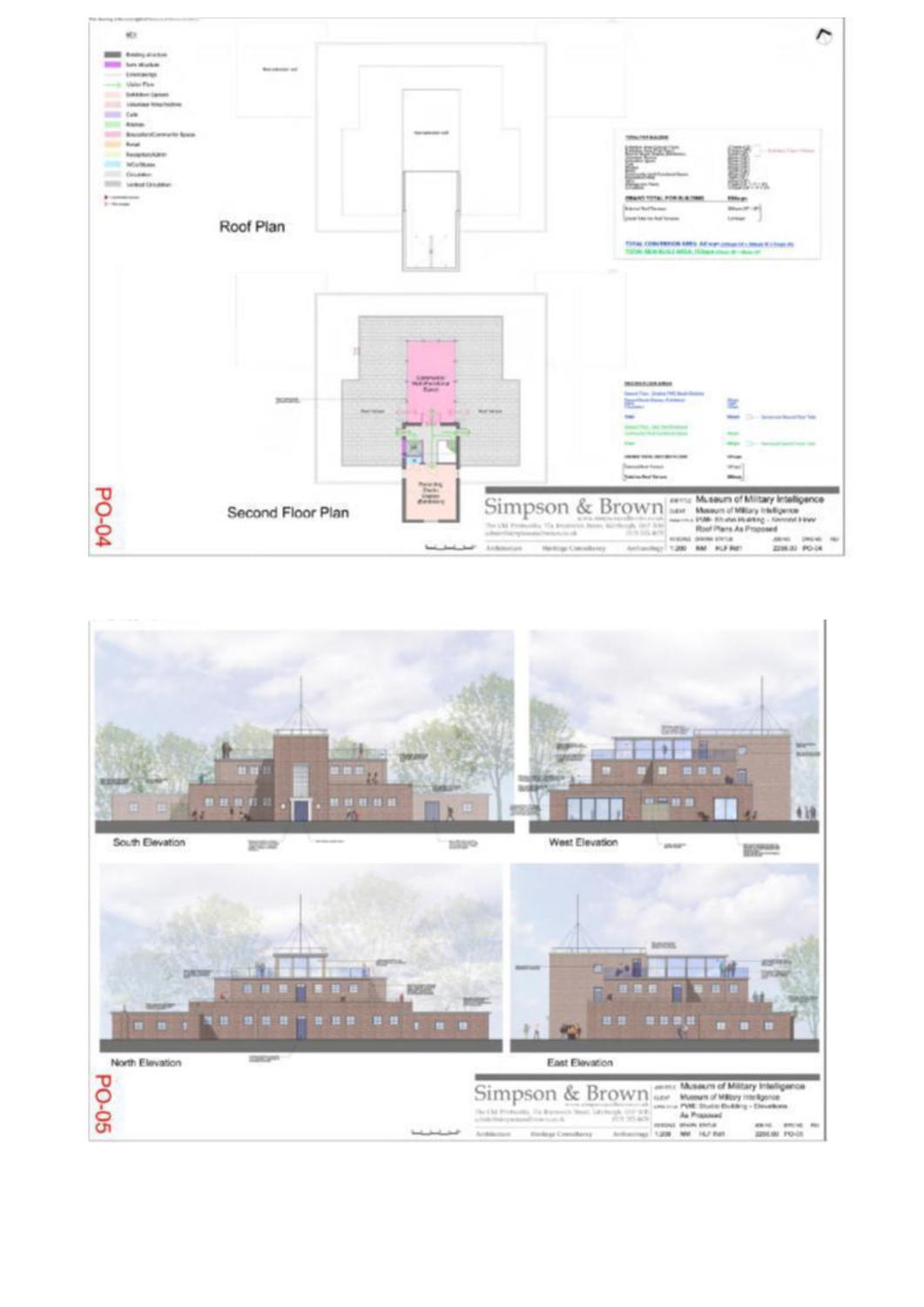The Conservation Officer has provided the following comments:

The former PWE Studio building at Milton Bryan is grade II listed and is of such condition that it should be considered a 'building at risk'. Sustainable and sympathetic proposals for the reuse of the building and site (which includes associated outbuildings of similar considerable historic interest) are therefore to be welcomed.

The proposal for the MMI presented in the Concept Design (Simpson & Brown, August 2018) of the current submission can be considered the 'optimum viable use' for the building.

The Statutory List description places particular significance on the architectural character and layout of the building, a building designed and set out with a specific function in mind. This function (and special interest) is reflected in the 'service' structures surviving on the site, which are themselves 'curtilage listed buildings' – namely:

- the outpost/(gate) guard house
- former diesel house and fire station (garage building)
- MoWP Type 2 huts
- kennel building
- air raid shelter
- surviving sections of boundary fence (dated 1943 by Simpson & Brown)

The principal building retains elements of prefabricated building construction (concrete flooring) and original fit-out (electrical fittings, air-handling equipment, washing facilities and acoustic tiling) of intrinsic interest and value. The fixtures and fittings themselves, through their appearance, have particular resonance and consequent value in conveying the building's essential *sense of the past* and every effort should be made to preserve them in situ.

Mindful of the strong 'significance' of linked building design, layout and function displayed by the principal building and the type and character of associated structures surviving on the site, and in consultation with the Planning Case Officer, I have considered in detail the proposals for the principal building and site set out in the Concept Design, and offer the following comments and advice:

(Principal building)

I will support the proposed MMI scheme set out in Simpson & Brown Concept Design Drawings PO-03, PO-04 and PO-05 strictly subject to the following:-

-The complete omission of the glass 'multi-functional space' rooftop structure, and the complete prohibition of public access to the rooftop.

-A complete and convincing justification for the removal of the chimney structure associated with the post-war Caretakers accommodation (the chimney [and associated fireplace] is directly noted in the Statutory List description and reflects an event, if only secondary, in the 'story' of the building).

-The first-floor shower rooms and WC's (Rooms F9, F10 and F11), with all surviving fixtures and fittings are retained, conserved and appropriately displayed.

-The 'blocking' of any window opening (such as proposed in association with

new Plant Room on the east side of the ground floor) retains any window framing in situ,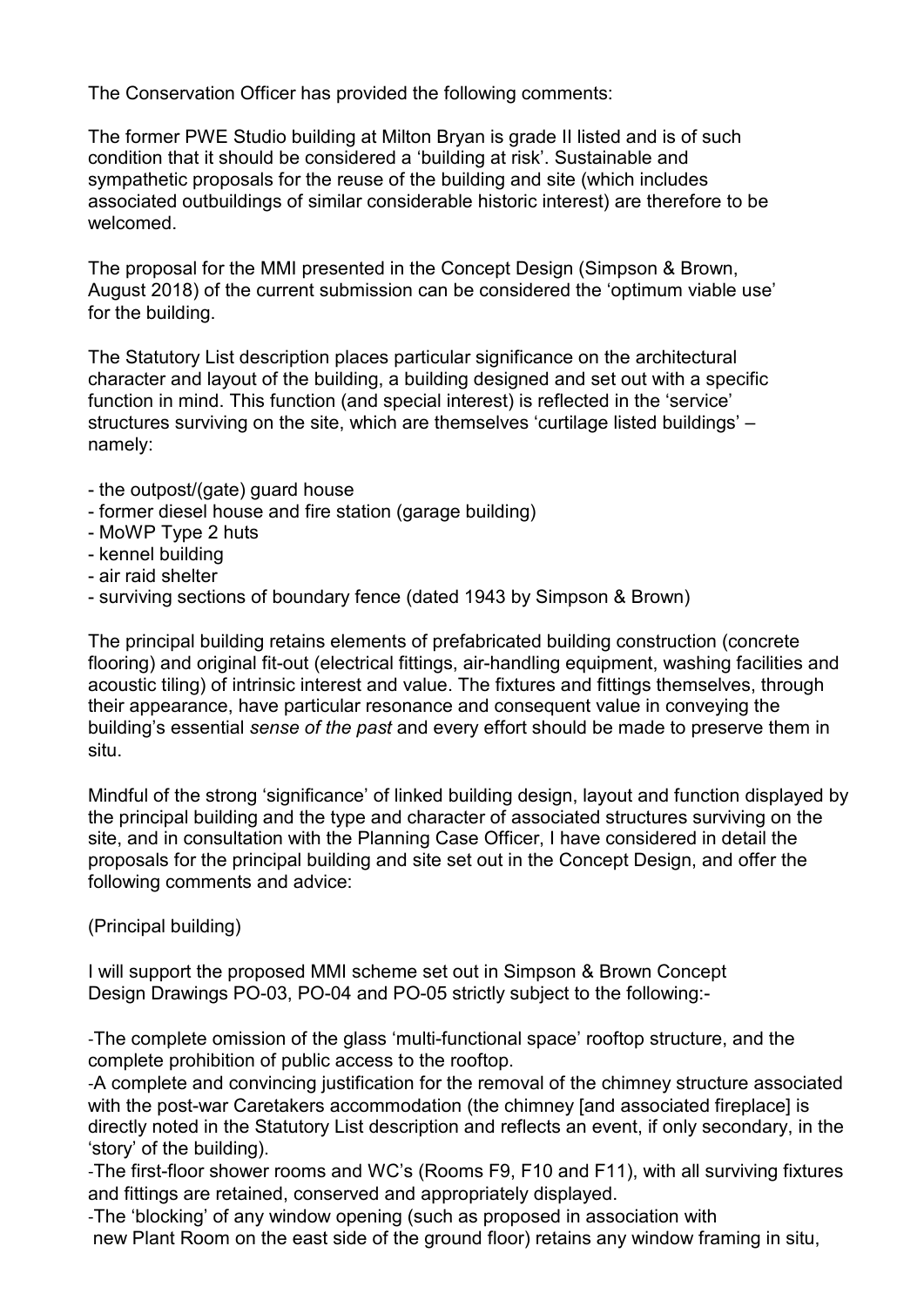and appropriately reinstates framing where missing, and 'blocking' is restricted to installation of an inner 'screen' structure as appropriate.

-The outer (west) partition wall of the former Switchboard Room (G21) is not removed to create access to the Museum Shop (as currently shown), and access is created by an appropriate doorway made in a retained floor-to-ceiling partition structure.

I will be unable to support, under any circumstances, the suggested future southward extension of the Café and Retail Area/Male WC ('ghosted' on Simpson & Brown Concept Design Drawing PO-03), and this should be duly noted.

(Curtilage listed buildings)

The attached particular 'significance' of these buildings (and boundary fencing) has been highlighted above. I am happy to support the proposed adaptation and extension of the garage building (the former diesel house and fire station) proposed in Simpson & Brown Concept Design Drawing PO-06.

I will welcome, and review with similar scrutiny, appropriately sensitive and sustainable detailed proposals for the remaining curtilage listed structures (including retention, preservation and appropriate display of the surviving boundary fencing).

#### **Residential amenity**

The proposed re-use of the site for use as a museum would significantly increase the use of the site compared to the existing use by the Scouts. Despite the increased comings and goings it is not considered that this would be an overriding factor in the determination of the application, provided that the hours of use are strictly controlled. Any future application will clearly need to outline how the site and its buildings are to be used and at what times of the day and week.

In comparison to the existing substandard vehicular access, the location of the proposed new access will help to reduce the impact of traffic on the adjacent resdiential properties.

Despite the presence of trees on the boundary with the adjacent residential properties, Officers do have concerns regarding public access to the rooftops. This could create future overlooking problems and should be removed from the proposal.

#### **Highways**

The existing access is substandard. Any increase in use would harm highway safety. The options for the proposed access are shown below located to the south west of the site.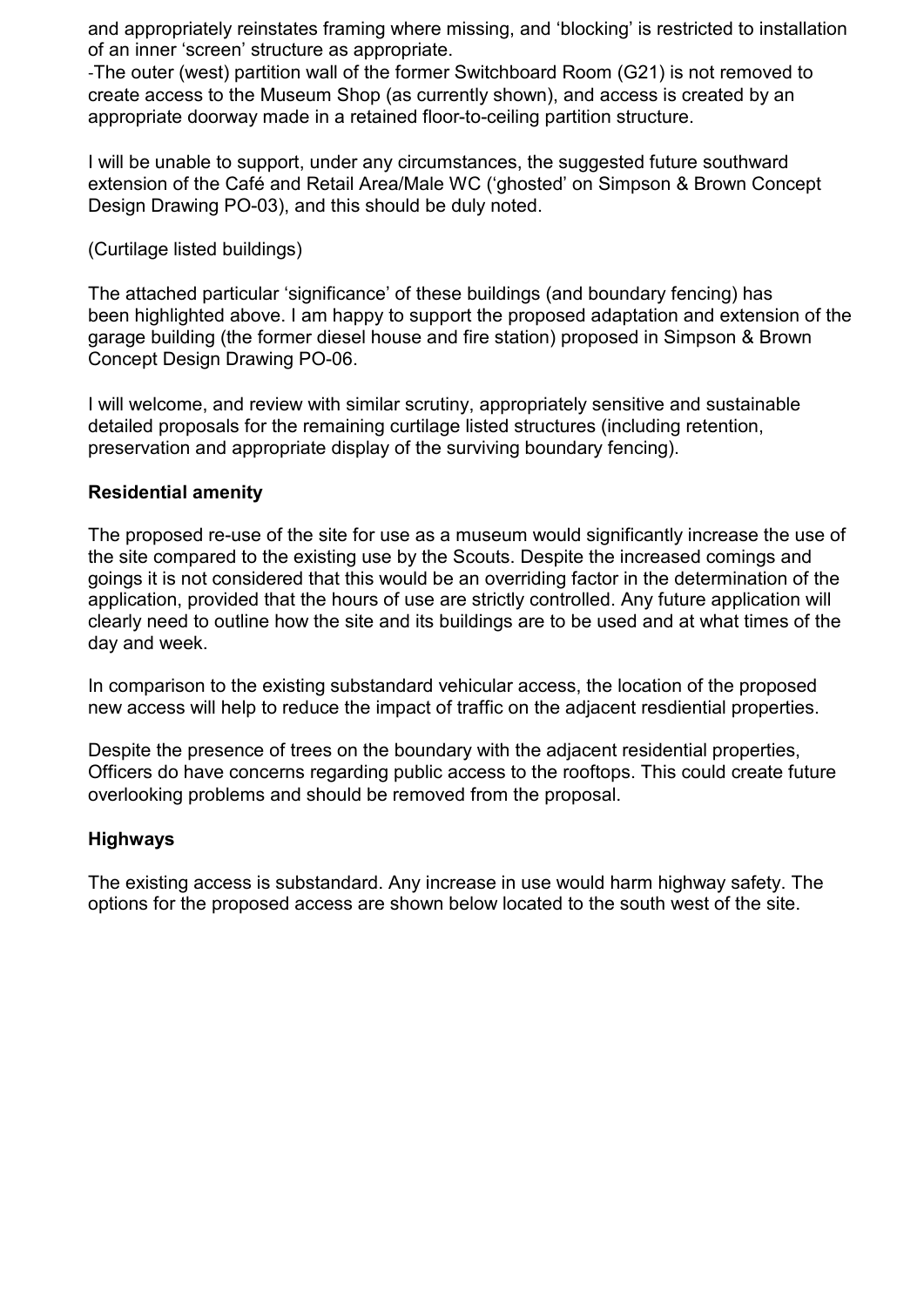

The concept design for the museum will also include, a recording studio, archive room with links to Chicksands archives, an education suite, shop, café with 60 covers, volunteers room, admin office at the extended and existing garage, office in the building and multifunctional room. There will also be events held at the site.

The proposal is for 90 vehicle parking spaces, 3 coach parking spaces, disabled and staff parking and an overflow car park for events. The scout building may be moved, but there is little information with regard to how the scout camp fits into the overall proposal? The proposal is still very fluid in terms of what is being proposed and therefore the highway comments will be very basic.

The concept design gives the option of 2 accesses to the site, but the red line plan only indicated 1. The concept design shows an access located opposite the junction with the unclassified road UC190 (Milton Lodge/Park Road). This is within the 30mph speed limit and will require a splay of 2.4m x 43.0m, which will require the removal of quite a large envelope of hedgerow and trees. The location of this access is not satisfactory as the proposal will create a crossroads and the likelihood of conflict between vehicles.

The alternative access is west of the site and located at an existing field access. This is preferred and although taken from a national speed limit road, there is adequate driver/driver intervisibility to the junction with London Road A4012 to the west (the critical side to the oncoming traffic) and to the east to the apex of the bend and within the 30mph speed limit. For information: this location also requires limited removal of hedgerow and trees. There is unlikely to be any conflict between vehicles at this location. Is this access available as it is not shown within the red or blue line plan? It is also noted, there is no means of getting to the site other than by car. Sustainable means of transport should be provided. The applicant should look into upgrading the footpath network from Woburn, or providing a new footpath link from Woburn, or extension of the existing public metalled footway along London Road from Woburn. Secure and covered cycle parking provision will also be required, for staff and for visitors.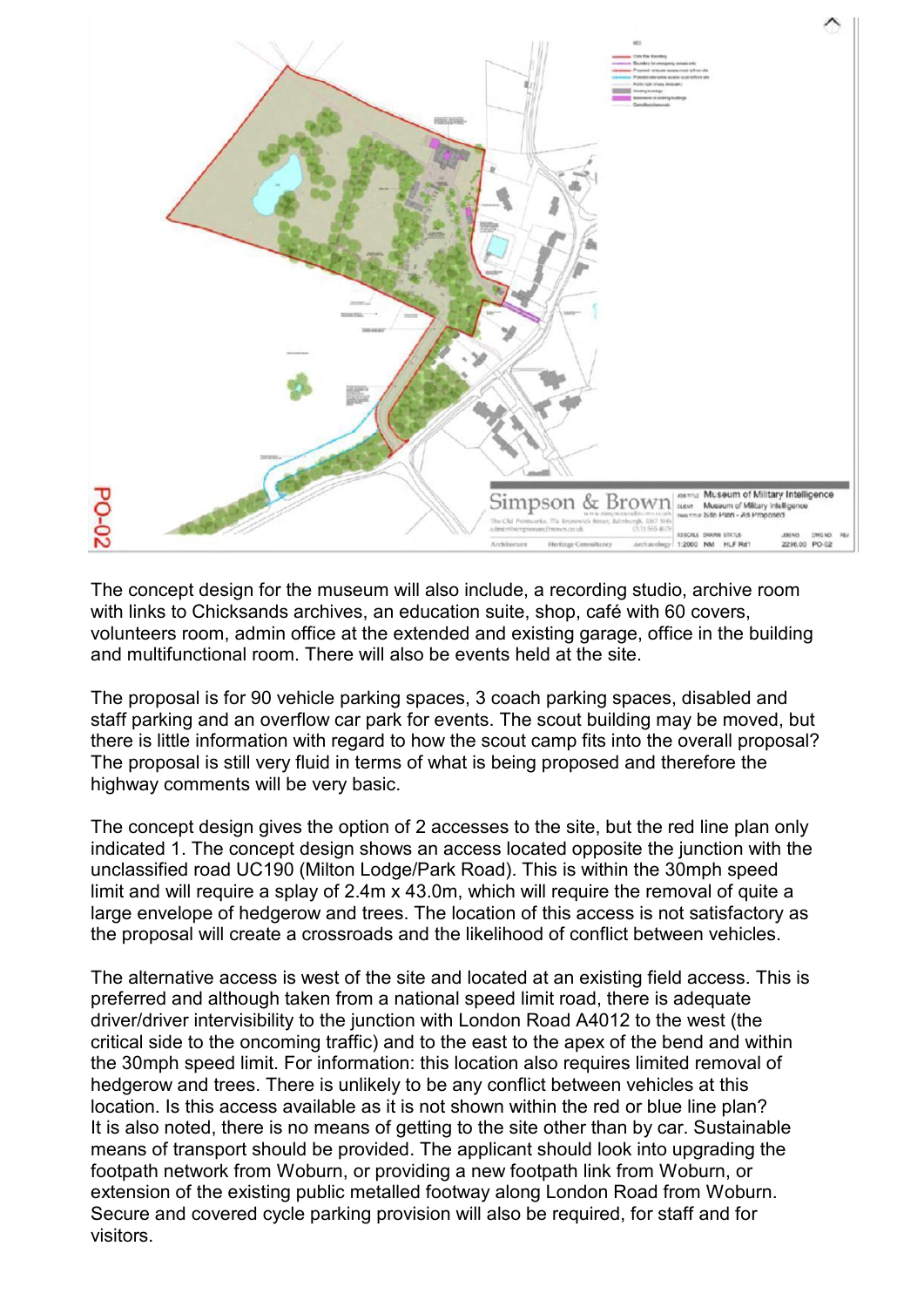The junction should be designed so that vehicles will not be obstructing the free flow of traffic on the highway, therefore, if the access is gated/barriered, consideration should be taken of the location of the gates/barriers so that vehicles do not back up and cause queuing within the highway. Vehicle (car) parking spaces should measure no less than 2.5m x 5.0m with 6.0m at the frontage of the space to allow vehicles to manoeuvre into/from the space. A delivery vehicle space will be required for the café.

Details of the recording studio user groups:

So that adequate parking can be ascertained please confirm whether parts of the site will be independent to the museum; the opening times of the café differing, use of the education suite and any function rooms outside of the opening hours of the museum.

Details of refuse collection and location:

Is the site going to use a private company for collection of waste or the council waste services ? (be aware the council refuse vehicle is 11.5m length and manoeuvring will be required for this size of vehicle; it is suggested the applicant liaise with waste services)

Parking guidance is as follows: Museums: 1 space per 40m² Café: 1 space per 25m² Office: 1 space per 25m² Education: 1 space per 2 staff and 1 space per 15 pupils

At least one plan should indicate the visibility splay. A plan should show the parking layout (inclusive of overflow parking area) and surfacing. Tracking diagrams of the largest vehicle entering the site at the junction and leaving the site. Pedestrian link from Woburn.

Please provide information of the events expected to be held at the site. Will these include overnight stays/pitches?

### **Trees & Landscape**

The Tree & Landscape Officer has provided the following comments:

'I have examined the plans and documents associated with this Pre-Application Advice, and note the large number of trees within the site, many of which are self sown, and either in actual or potential conflict with the existing buildings, where their removal would need to be accepted in such circumstances. However, trees should be retained where possible, in order to complement the building form, to retain a sense of historic place, to screen the car park, and to maintain the rural character of the surrounding landscape.

Of particular concern are the choice of new access points being proposed in and out of the site. The required visibility splays required for these access routes would extend well beyond the actual opening onto the highway, and could result in the removal of a substantial length of hedgerow and trees along the frontage of what is an attractive rural road leading to the village of Milton Bryan . The positioning of any new access must be done in a way that minimises the need for large areas of hedgerow to be removed for visibility splays, but even so the potential adverse impact caused by the loss of roadside hedgerow could be unavoidable. The new interior access road, located between the proposed entrance/exit and the new car park, is likely to encroach over the Root Protection Area of trees as it runs close to and parallel with the strategically important roadside boundary planting. Mitigation measures would need to be identified, and then successfully incorporated into the design; either the road needs to be moved further away from the boundary planting, or the new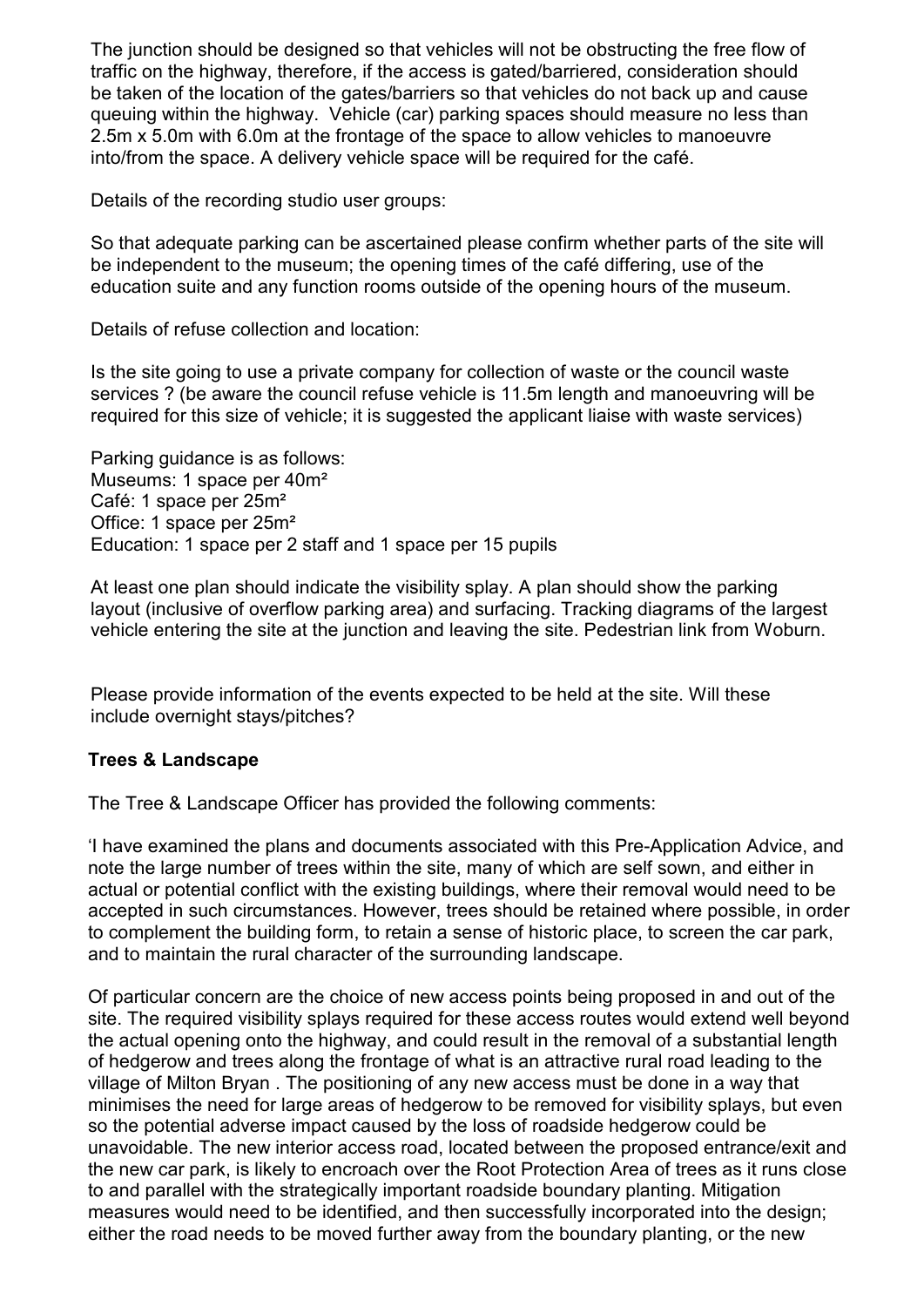access road needs to be built on a "No-Dig" cellular confinement system.

I therefore recommend that the application stage proposals are presented only after reference to a BS 5837 : 2012 Tree Survey and Tree Constraints Plan, prepared by a suitably qualified arboriculturist, which allows the designer to have an informed choice regarding the safeguarding of trees considered appropriate for retention and protection within the site. The designer can also then recognise the need to mitigate against potential damage to strategically important roadside hedgerow and tree belts situated along Church End, and any important trees identified within the site interior, especially those around the new car parking area.

The application can then be supported by a Tree Protection Plan and an Arboricultural Method Statement, to demonstrate that tree protection measures have been adequately considered in the design process.'

Suitable planting should be provided on the northern side of the new access to mitigate its impact on the wider landscape. Similarly, if necessary, additional planting should be provided around the proposed car parking area to ensure that it is not visible in the wider landscape.

### **Public Rights of Way**

The Rights of Way Team has stated that:

'It appears from the plan submitted that a new vehicle access to the site is to be created and that this will cross Public Footpath no. 2. So the first matter which will have to be considered in any further application is how the crossing of the Public Footpath by the new access road will be dealt with. Detail will need to be provided on type of crossing, surface, visibility and signage. It will be essential that there is good design so the impact on the Public Footpath and it's use is minimised.

The overflow car park mentioned should not affect the public footpath in any way and so further detail will be required about this in any further application. I have read the comments of my highways development control colleague, Michelle Edwards, and would support all of these. Of particular note is the comment as to how this change of site use will remain compatible and work with the existing scout camp site.

Michelle makes a very valid point that this looks like a big scheme and therefore should we not be looking at wider matters, especially if the proposals form part of a HLF bid or bids. Michelle is correct in her observation that there seems to be no means of getting to the site other than by car and that sustainable means of transport should be provided. There is a good public rights of way network connecting the site to Woburn Park and Woburn Abbey and so would it not make sense to link the two 'visitor attractions' together by a meaningful, all weather route so that people could easily access the site on foot and by cycle rather than the car? I am not greatly familiar with the site but is part of Public Footpath no. 2 already hard surfaced? Is there any intention to surface the whole route through the site as part of these proposals? There is a mention on page 37 of the report that the Public Footpath is to be "repaired" - more information would need to be provided as to what is proposed but ideally the route should be improved/enhanced to add a sustainable walking and cycling option to the site rather than just repaired.

I would agree with Michelle that the applicant should look at what could be done to provide a sustainable walking and cycling route to the site, whether this be an upgrading of the existing public rights of way, a new footpath link or an extension of an existing footway. I am happy to be involved in further discussions.

Finally the report submitted refers in brief to new utilities provision. These may affect the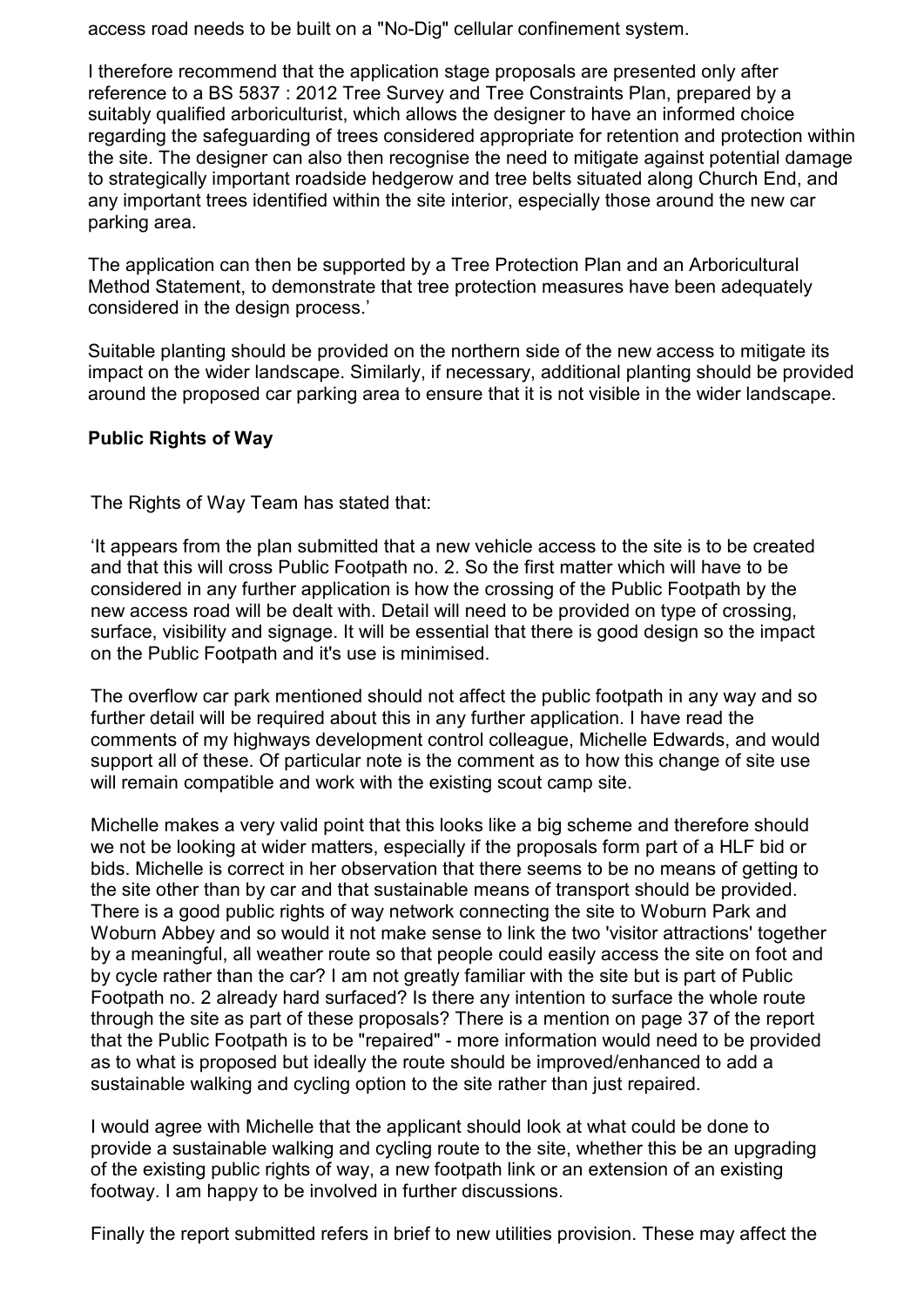public rights of way in the area in terms of temporary closure/diversions of the paths to allow installation, so the costs of that needs to be factored into any budget for the site.'

## **Archaeology**

The Council's Archaeology Team has stated:

The proposed development site is located in an area which contains medieval ridge and furrow earthworks (HER 4434) and on the edge of the historic core of the settlement of Church End in the parish of Milton Bryant (HER 16917). The site is also occupied by the buildings associated with Second World War Political Warfare Executive Studio (HER 1441). The studio itself is Grade II Listed Building (NHLE 1401210) a designated heritage asset.

Under the terms of the National Planning Policy Framework (NPPF) these are heritage assets with archaeological interest. Milton Bryant is first recorded in the Domesday Survey of 1086 AD and, therefore, has its origins in at least the Late Saxon period. At that time the two main landowners in the parish were Hugh the Beauchamp and the bishop of Bayeux. It has been suggested that this land division may represent existence of two Manors in the parish in the early medieval period.

However, during the medieval period Woburn Abbey gradually acquired all previously divided land. It was held by the Abbey until Dissolution of the Monasteries in the 16 century and was passed on to subsequent owners as a single estate (Bennet 1979). The settlement pattern in Milton Bryant is known as dispersed or "polyfocal", with at least two different small hamlets comprising Church End (HER 16917) and South End (HER 16918). Whether one of these settlement areas is older than the other is not known. It is possible that these two separate settlements represented two Manors recorded in the Domesday Survey.

A 17th century Manor House (HER 5771; NHLE 1113976) is located in South End (HER 16918) while medieval moated site (HER 9998) and the 12<sup>th</sup> century parish Church of Saint Peter (HER 3982; NHLE 1138238) lie in the Church End. The application site is located on the north-west edge of the Church End, approximately 100m from the church. Parts of it contain earthwork remains of ridge and furrow field system (HER 4434). Ridge and furrow earthworks largely represent the upstanding remains of medieval arable cultivation. Prior to the Parliamentary Acts of Enclosure in the 18th and 19th century and the agricultural advancements prompted by the industrial revolution most Bedfordshire would have been cultivated in this fashion. Ridge and furrow is created by ploughing the same strip of land repeatedly with a non-reversible plough. Medieval ploughs were single-sided and therefore only turned the soil over in one direction, meaning that the plough could not return along the same furrow. Therefore. the ridge would have been ploughed up one side and down the other with the resulting furrows providing drainage. Each settlement would have had several common or open fields and families would have worked several strips each (although often not all in the same place). A common village crop rotation system would have been adopted with some fields lying fallow whilst others were cultivated on a seasonal basis.

The value of ridge and furrow has been recognised nationally by Historic England: in the 1990's its predecessor, English Heritage commissioned mapping of surviving ridge and furrow across much of the Midlands as part of its National Monuments Protection Programme (NMPP). This was done to identify areas for statutory protection. This clearly demonstrated that of the eight counties surveyed; ridge and furrow is least well preserved in Bedfordshire, and in Central Bedfordshire, less than 4% of ridge and furrow cultivation remains now survive as earthworks. This means we consider those areas of ridge and furrow earthworks that do survive to be important. The Central Bedfordshire Council Archaeology and Historic Environment Teams continue to identify both extant earthwork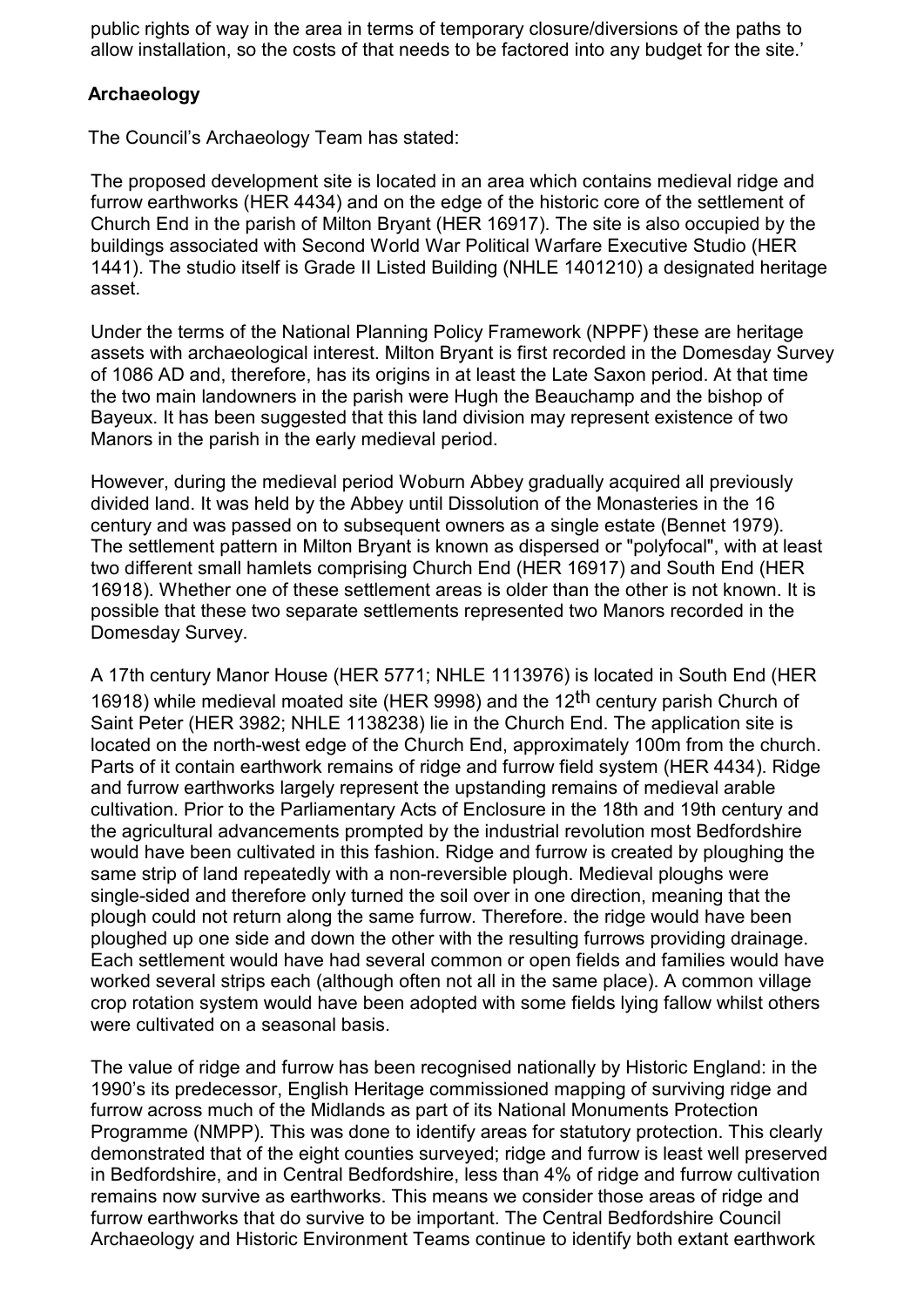ridge and furrow and traces of sub-surface remains; this is undertaken because it is recognised that the medieval/post medieval field systems in Bedfordshire differ from those in the rest of the eastern counties; our field systems are in fact more akin to the classic midland systems of Northamptonshire to the north and Buckinghamshire to the west. This distinctiveness from the rest of the eastern counties is recognised at a regional level and further research into the origins and development of Bedfordshire's unique field systems are a regional research objective (Oake et 2007), as endorsed by English Heritage (now Historic England). Although the remains of ridge and furrow cultivation were identified on site and no buried heritage assets related to Saxon or medieval settlement have been recorded in the vicinity so far, it could be simply the result of the lack of archaeological investigations. Evidence form other settlements in Central Bedfordshire, for example, Stotfold, Marston Moretaine and Langford, have shown that Saxon and medieval settlement pattern was fluid and dynamic with the remains of substantial occupation located away from the present village cores. It is therefore possible that buried archaeological remains may be present on the site.

During Second World War the application site was utilised by secret Political Warfare Executive (PWE), created in August 1941. Milton Bryan Studio (known as MB) was one of

two studios used by this organisation for producing and broadcasting 'Black' (clandestine) propaganda but the only one to be purpose built; the other was a country house, Wavendon Tower, about six miles to the north. The PWE commissioned Sir Edward Halliday CBE RP RBA ARCA (1902-84) to design the studio at Milton Bryan.

A complex of buildings was erected on site in approximately 1942. The main building was a broadcasting studio, which is Grade II Listed Building (HER 1441; NHLE 1401210), with ancillary structures such as two air shelters, military huts, guard house, Diesel House/Fire Station and kennels. English Heritage awarded the studio a Grade II status in 2011, citing the following reasons:

· Historical interest: The PWE was part of Britain's secret war against Nazi Germany. The building's plan form and surviving detail directly illustrates its function and historical associations.

· Intactness: The structure, fabric and plan of the building survives largely intact, including recording studio. Some internal fixtures and detail also remain in place.

· Rarity: The building is unique, the only studio purpose built to broadcast programmes to Germany as part of the 'Black propaganda' campaign devised by Sefton Delmer.

· Architectural interest: The building is deliberately unexceptional for the period, but its design is thoughtful and its proportions well considered.

· Historical association: The studio building has a historical association with the Grade II listed blocks and huts at Bletchley Park, Milton Keynes, eight miles to the west of Milton Bryan, and with another PWE structure, Building No. 3, 'The Cinema', at Crowborough, Sussex, listed at Grade II.

Although the ancillary structures to the main building are not listed, they form part of the setting of the listed Wireless Studio and contribute to understanding of the function of the whole complex. Due to that they are significant despite their current dilapidated or altered state.

This application proposes re-development of the site to house Museum of Military Intelligence. The existing structures would be converted to accommodate the new the museum. It would entail repairs, conservation and remodelling of the studio building, together with works to some of the other buildings set within PWE compound as well as other site wide interventions aimed at improving access and amenity (this includes provision of the car park for 90 vehicles, 3 coaches, disabled and staff parking provisions and an overflow car park).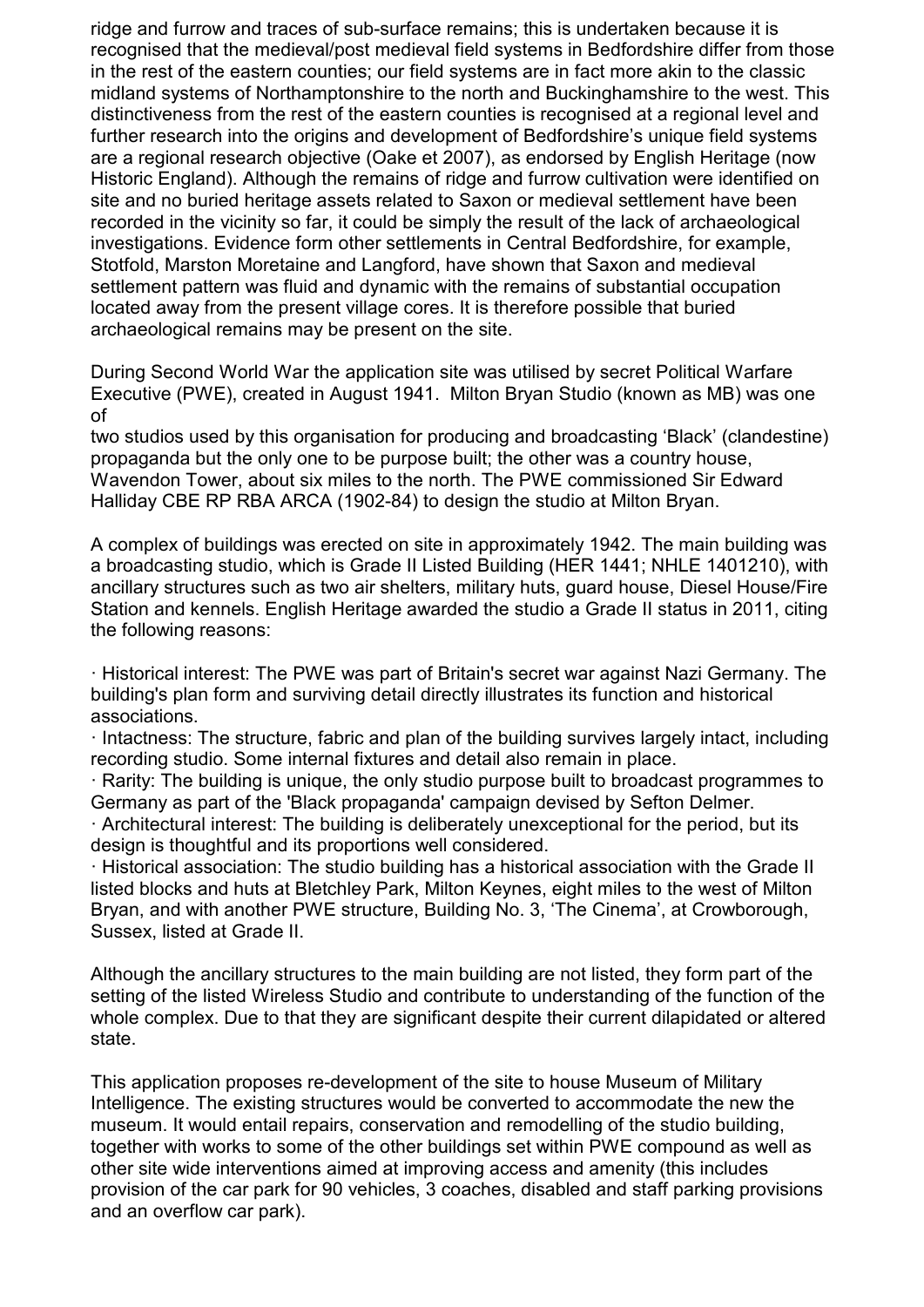### The Concept Design – RIBA Stage 2 Report

(Simpson & Brown 2018) submitted with this pre-application enquiry states that Cultural Heritage Assessment has been commissioned and undertaken on site, this document was however not submitted with this application.

The site contains complex of PWE buildings associated with Milton Bryant Broadcasting Studio which was used to disseminate "black" propaganda during Second World War. The

Studio is Grade II Listed due to its significance, function and historical associations. The site also contains remains of medieval cultivation in form of ridge and furrow and has the potential to contain buried archaeological deposits related to the origins and development of settlement of Church End in Milton Bryant parish. Paragraph 189 of the NPPF states the following regarding applications that have the potential to affect heritage assets: "In determining applications, local planning authorities should require an applicant to describe the significance of any heritage assets affected, including any contribution made by their setting. The level of detail should be proportionate to the assets' importance and no more than is sufficient to understand the potential impact of the proposal on their significance. As a minimum the relevant historic environment record should have been consulted and the heritage assets assessed using appropriate expertise where necessary. Where a site on which development is proposed includes or has the potential to include heritage assets with archaeological interest, local planning authorities should require developers to submit an appropriate desk-based assessment and, where necessary, a field evaluation."

This requirement is echoed by the adopted Central Bedfordshire Design Guide (March 2014).

#### **Recommendation:**

**The scale of the proposals means that they will have a negative and irreversible impact on any surviving archaeological remains present at the site. Therefore, should a planning application be submitted it must be accompanied by an archaeological Heritage Statement. The Heritage Statement must comprise the results of an archaeological evaluation of the site consisting of a measured earthwork survey of the surviving earthworks on site that are going to be affected by the development (that complies with Level 2 recording as specified in the Historic England "Understanding the Archaeology of Landscapes" A Guide to Good Recording Practice) and a measured survey of the historic buildings present on site (that complies with Level 2 recording as specified in the Historic England "Understanding Historic Buildings: A Guide to Good Recording Practice (Historic England 2016). The results of the evaluation, together with any technical details on the construction methods to be employed, has to be used to assess the level of impact the new proposed development will have on historic buildings and any surviving archaeological remains at the site. The archaeological Heritage Statement**

**must be compiled by a recognised archaeological specialist and details of local contractors can be found by consulting the Chartered Institute for Archaeologists (CIfA) website: www.archaeologists.net/ro.**

**If the applicant or their agent wishes to discuss this matter further they can contact the Archaeology Team at Central Bedfordshire Council directly on: 0300 300 6879 or**

**6603 or 6029 - archaeology@centralbedfordshire.gov.uk.**

**Please note: should a planning submission be made without the required archaeological information it is possible that the application will be considered "invalid" because it fails to meet with the Central Bedfordshire Council Planning**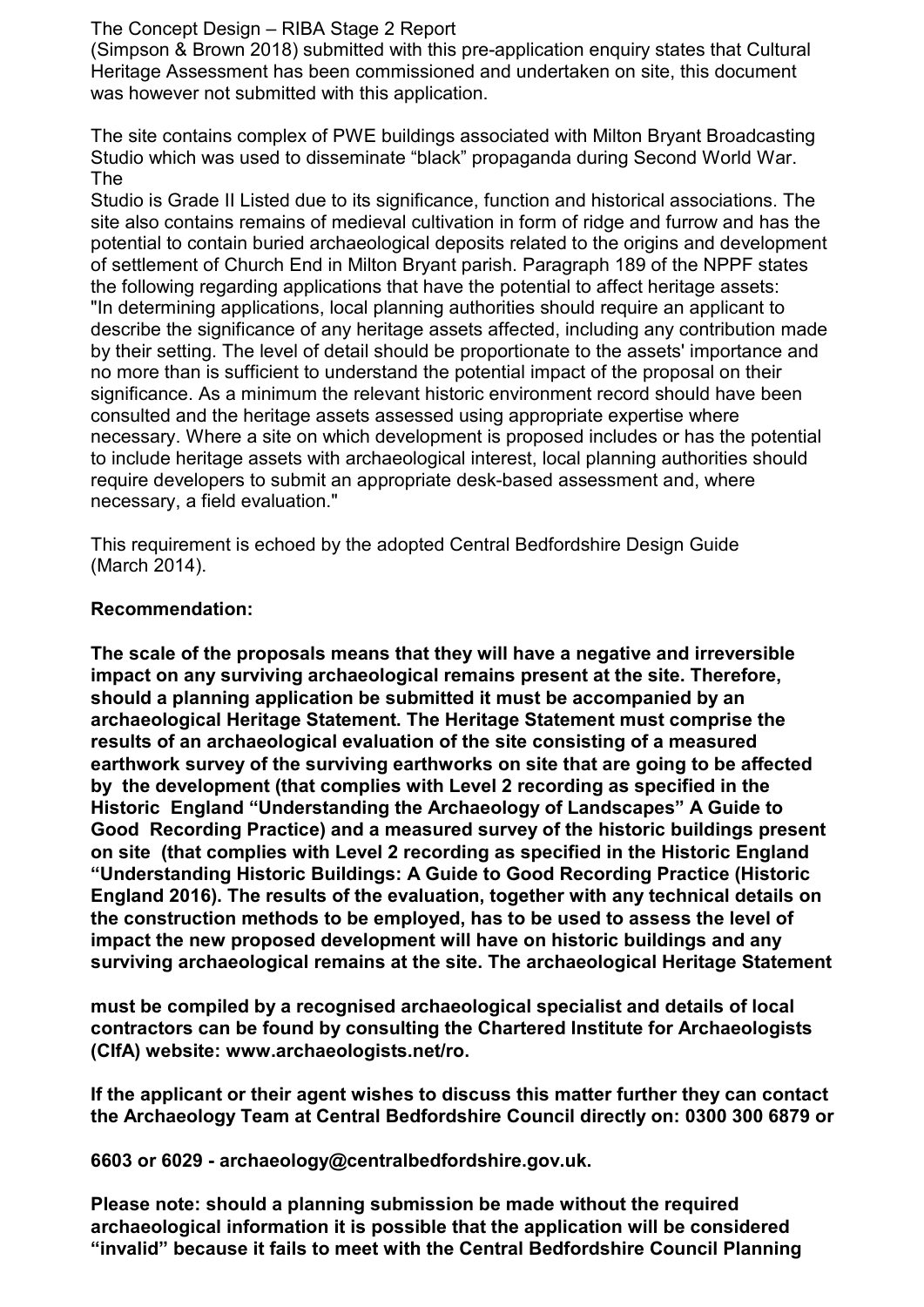**Validation Checklists, paragraph 189 of the NPPF and the advice given in this pre-application response. Applicants and their agents should also be aware that the**

**Archaeology Team may object to any planning application where they feel insufficient information has been provided to assess the impact of development proposals on heritage assets with archaeological interest (this advice is in accordance with Chapter 16 of the NPPF).**

### **Ecology**

The Council's Ecologist has stated that:

'The site lies within the Greensand Ridge Nature Improvement Area and so development, in line with the 2018 NPPF, should demonstrate net gains for biodiversity can be delivered.

Given the potential for roosting / nesting opportunities on site for bats and birds any future application would need to be supported by an Ecological Appraisal. This would indicate any potential protected species interest on site, should such an interest be found it may be necessary to undertake further surveys.

The results of these surveys and details of proposed mitigation would need to accompany an application. The pond and land beyond the built footprint should also be assessed both for ecological impacts but also in determining opportunities for enhancements. Depending

on constraints associated with the building listing the use of a green roof may be an option.

CBC now hold a District Licence for Great Crested Newts and the applicant should contact NatureSpace UK for more information if required.'

#### **Flood Risk Management/SuDS**

The site is within Flood Zone 1 which has a low risk of flooding. The flood map indicates that the north west corner of the site has 1 in 1000 year chance of surface water flooding.

As part of an application you will need to have regard to the Central Bedfordshire Sustainable Drainage Guidance SPD (2014 – update 2015):

http://www.centralbedfordshire.gov.uk/planning/flooding/suds.aspx

The guidance outlines the drainage details that would need to be submitted with an application.

#### **Pollution**

Please note if your proposed development would benefit from Environmental Health advice there will be additional charge for this work at 20% of the pre-application planning fee. Please contact pollution@centralbedfordshire.gov.uk to discuss how the service can assist.

#### **Conclusion**

The project appears to be an interesting and important way to showcase the history of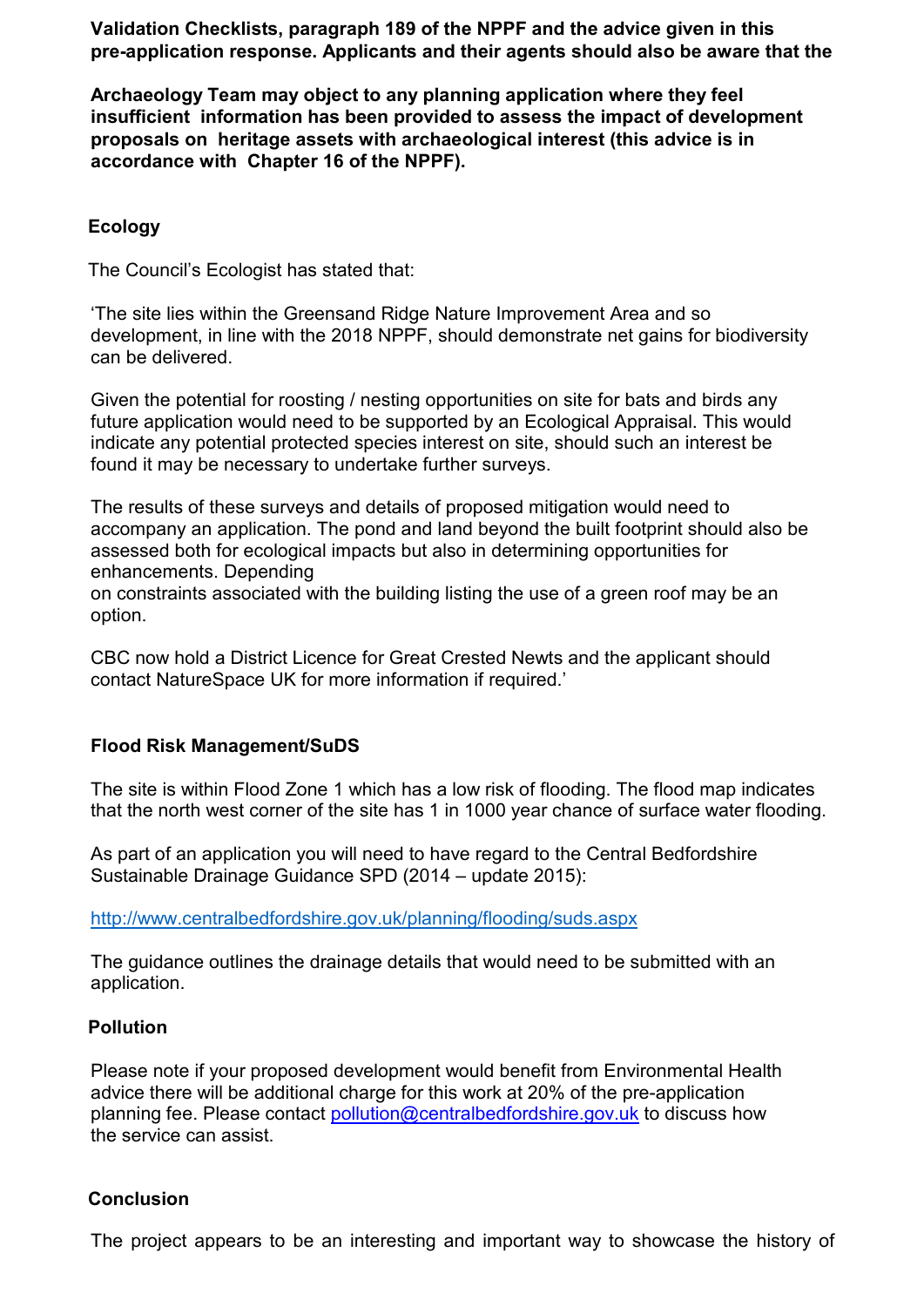Central Bedfordshire and the history of military intelligence. The planning department is supportive of the aims of bringing a Grade II Listed Building back into an active use.

It is considered that the re-use of the site and structures constitutes appropriate development in the countryside and Green Belt. The proposed car park is considered to be inappropriate development in the Green Belt which require 'very special circumstances' to be demonstrated. Justification should be made with reference to the benefits of the proposal.

Notwithstanding the proposed glazed element on the roof and other concerns raised by the Conservation Officer, it is considered that the alterations required for the listed building's re-use are regarded as 'less than substantial harm'. This harm would be low level and the public benefits that would accrue from the re-use of this building at risk would certainly outweigh the limited harm. The proposed museum use could be considered to be the optimal viable use for the building.

As discussed above, careful consideration of the Listed Building will need to be at the heart of the development, and all works to restore and repair will require Listed Building Consent, which should be accompanied by survey reports and schedule of works. Planning permission will also be required for many external works such as the proposed west wing, changes to the east wing, new openings, re-instated brick parapets and railings, and works to the garage.

The proposed access to the west of the T-junction is considered to be appropriate subject to full highway details. Suitable planting should be provided on the northern side of the new access to mitigate its impact on the wider landscape. Detailed information regarding the car park, its landscaping and drainage will also be required.

Please discuss the opportunities to provide enhancements to the local public rights of way network, as outlined by the Rights of Way Officer, prior to submitting a planning application.

### **Requirements for validation of a planning application**

Planning permission and Listed Building Consent would be required for the proposed development.

Planning applications can be submitted online using the planning portal website http://www.planningportal.gov.uk/planning/applications/planningapplications alternatively, forms are available to download on our website http://www.centralbedfordshire.gov.uk/planning/forms/full.aspx

As part of any future application the following documents would be expected:

- A Design and Access Statement, justifying and explaining the proposed development.
- A site location plan, detailing the application site with a red outline.

- A block plan, detailing the car parking and access arrangements (including achievable visibility sightlines)

- Elevations and floor plans of the proposed development

-Heritage Statement

-Archaeological Heritage Statement

-Surface water drainage strategy

-Preliminary ecological appraisal

-Details of biodiversity net gain

-BS 5837 : 2012 Tree Survey and Tree Constraints Plan, prepared by a suitably qualified arboriculturist

- Tree Protection Plan and an Arboricultural Method Statement